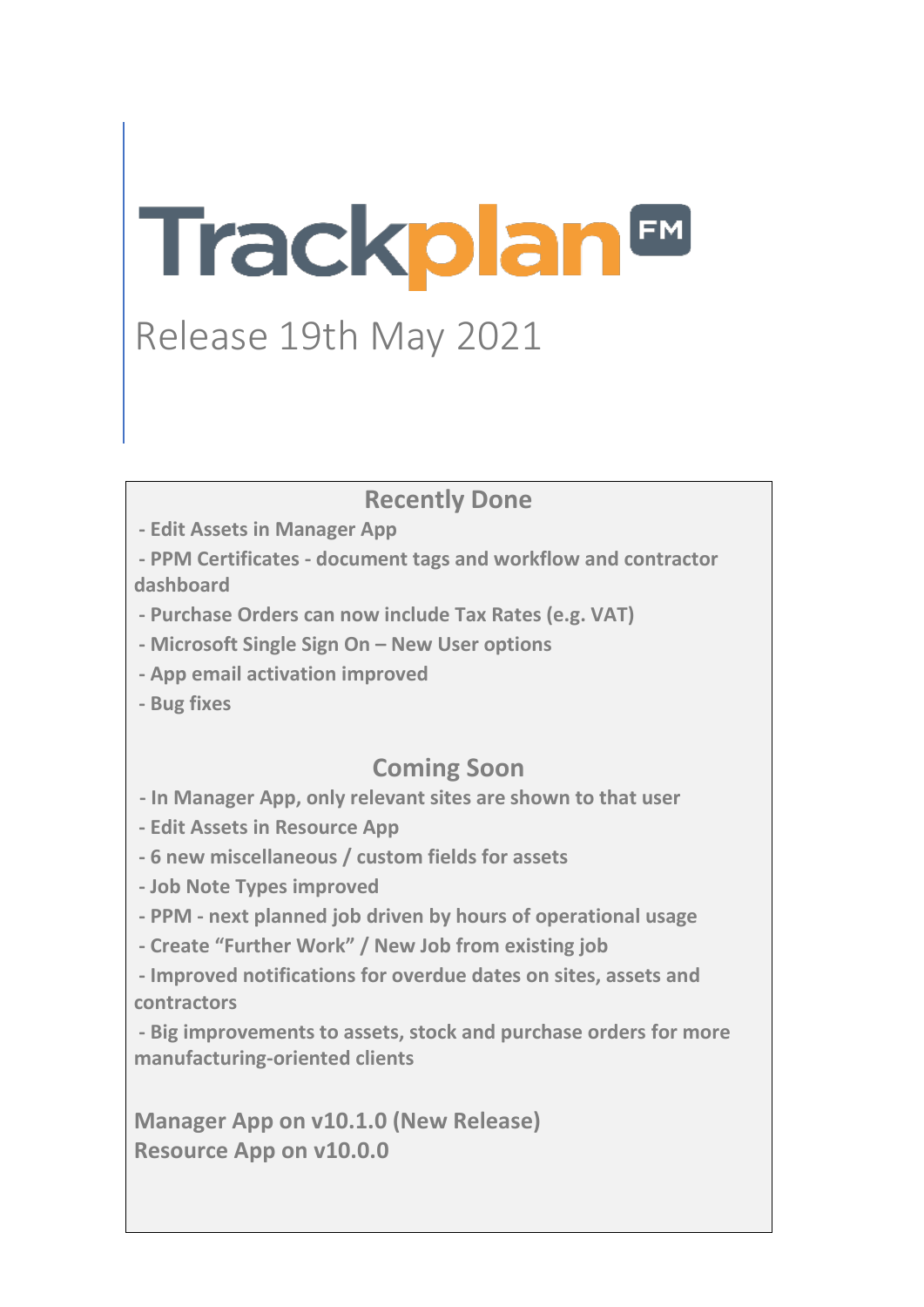# **Work done for May 19th 2021 Release**

#### **Recently Done - Main Changes**

Edit Assets in Manager App – Important new feature for users using the Manager App. Asset details can now be edited. Great for updating Asset status, Asset location, comments etc when out on site. Just click the pencil icon in the bottom right corner of the Asset details page, make your changes and save.

PPM Certificates – A great new addition to the PPM side of things. A 2-step process here.

1. In the document manager click on 'Document Tags' and create a new tag, example PPM Cert and set Planned Certificate to true.

| <b>Document Tags</b> |                                      |             |   |                     |                         |                             | ×        |
|----------------------|--------------------------------------|-------------|---|---------------------|-------------------------|-----------------------------|----------|
| + ADD DOCUMENT TAG   |                                      |             |   |                     |                         |                             |          |
| Tag Name             | Date Created $\overline{\mathbf{Y}}$ | Created By  | ▼ | Planned Certificate | $\overline{\mathbf{v}}$ |                             |          |
| PPM Cert             | 24/05/2021                           | Facilities1 |   | true                |                         | $\sqrt{2}$ EDIT<br>X DELETE | $\Delta$ |

2. When creating or updating a Planned Schedule we now have a new setting *'Planned Certificate must be uploaded before completion'* This can be set to ensure that a document with tag type Planned Certificate is attached to the planned jobs from the schedule before completing them.

Purchase Orders – Another 2-step process here.

1. In the Finance area click on *'Tax Rates'* In there you can set all your different Tax/Vat rates and set the default

rate.

**Tax Rates** Set-up your own tax rates here and set a default rate

2. When adding stock or Non-stock now to the Purchase Orders it will calculate the tax amount and gross amount. These new amounts can be then added to the confirmation email and also will appear on the Purchase order PDF.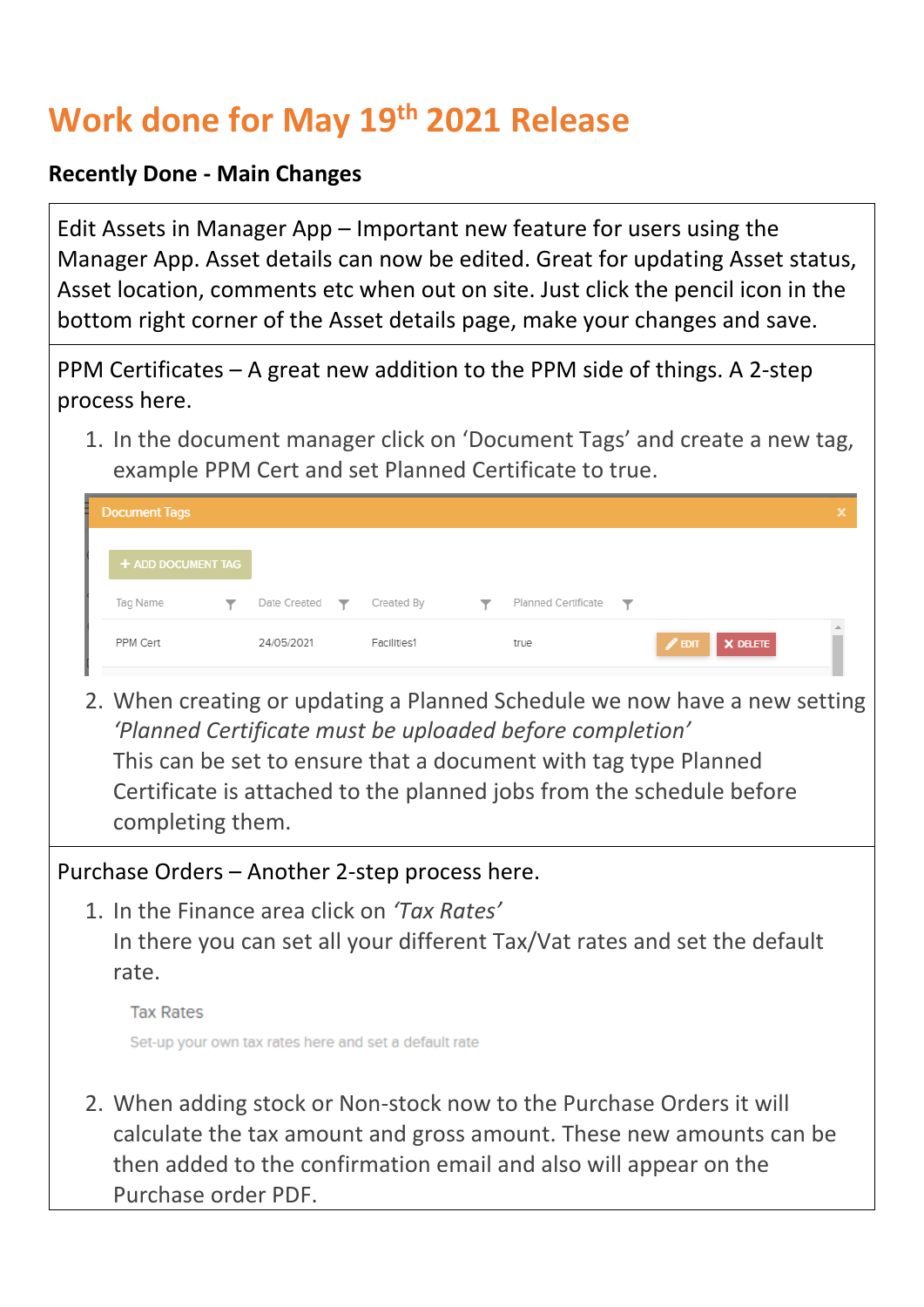| Cost  | Total  | <b>Tax Rate</b> | Tax Rate Desc. | Tax<br>Amount | <b>Gross Total</b> |
|-------|--------|-----------------|----------------|---------------|--------------------|
| 20.00 | 200.00 | 13.5%           | 13.5%          | 27.00         | 227.00             |
|       |        |                 |                |               | $\  \cdot \ $      |
| 20.00 | 200.00 |                 |                | 27.00         | 227.00             |

Total cost, Tax Amount & Gross Total now can be seen on the Purchase Orders main list.

#### Microsoft Single Sign On – A new feature in the settings area.

Single Sign On Settings For Microsoft

| Allows you to set up single sign on (SSO) Settings for |  |  |  |  |
|--------------------------------------------------------|--|--|--|--|
| Microsoft                                              |  |  |  |  |

#### In this new area you have 2 new settings.

- 1. SSO Behavior Set the behaviour of the system when an unregistered Trackplan user signs in for the first time using single sign on. This will either create an account for that user or not.
- 2. Default User Role From the dropdown you can set the default role for all new users.

| Tenant Id / Corporate Id                              |                                                                      |             |
|-------------------------------------------------------|----------------------------------------------------------------------|-------------|
| <b>SSO Behaviour</b>                                  | Do Not Create Account                                                | $\check{ }$ |
| Default User Role                                     | Requests Only - Restricted                                           | $\check{ }$ |
|                                                       |                                                                      |             |
| users/resources for the manager app and resource app. | App email activation – Improvements here to make it easier to set up |             |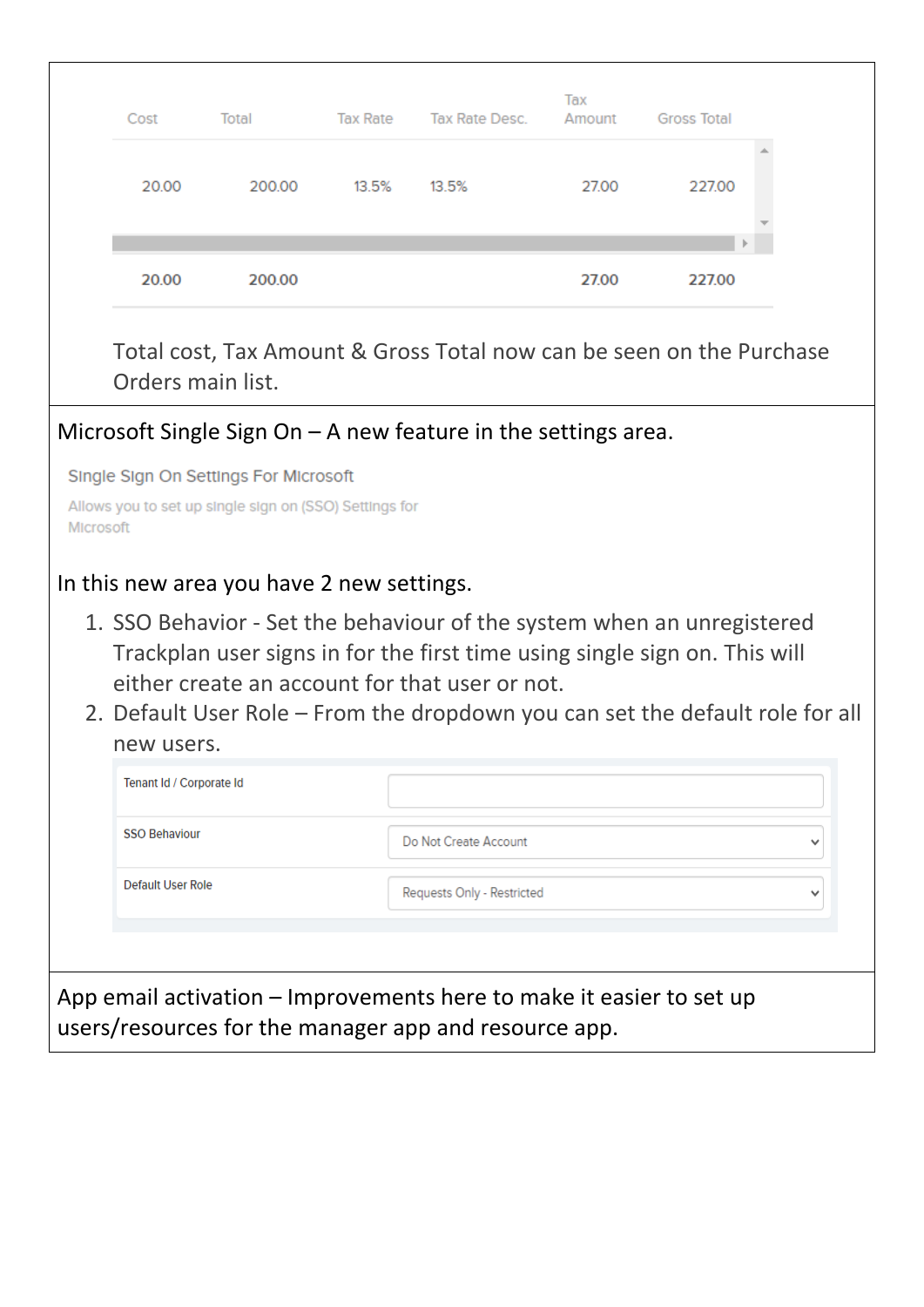| <b>Resource App</b>                                                                                                                                                                                                                                                        |   |
|----------------------------------------------------------------------------------------------------------------------------------------------------------------------------------------------------------------------------------------------------------------------------|---|
| <b>4 Create Resource App User Manually</b>                                                                                                                                                                                                                                 |   |
| <b>OR</b>                                                                                                                                                                                                                                                                  |   |
| ⊠ Create Resource App User Via Email Link                                                                                                                                                                                                                                  |   |
|                                                                                                                                                                                                                                                                            |   |
| Click on 'Create Resource App User Email Link'                                                                                                                                                                                                                             |   |
| Check the Email, and click Confirm.                                                                                                                                                                                                                                        |   |
|                                                                                                                                                                                                                                                                            |   |
| <b>Create Resource App User</b>                                                                                                                                                                                                                                            | × |
| Username / Email                                                                                                                                                                                                                                                           |   |
|                                                                                                                                                                                                                                                                            |   |
|                                                                                                                                                                                                                                                                            |   |
| Click confirm, then an email will be sent to this user. On this email there will be a link to the<br>Resource App. On clicking this link they will be taken to a page on the Resource App asking<br>them to confirm their email address / username and set their password. |   |
|                                                                                                                                                                                                                                                                            |   |
| <b>A</b> Cancel<br>$\triangleright$ Confirm                                                                                                                                                                                                                                |   |

### **Bug Fixes**

Job Calendar – Quick link using "Group by Assigned User" not working – now fixed

Job Request List and PPM items list not working. Now fixed

PPM tab on asset details page not showing items. Now fixed.

Dashboard – Printing PDFs not rendering some of the charts well. Fixed.